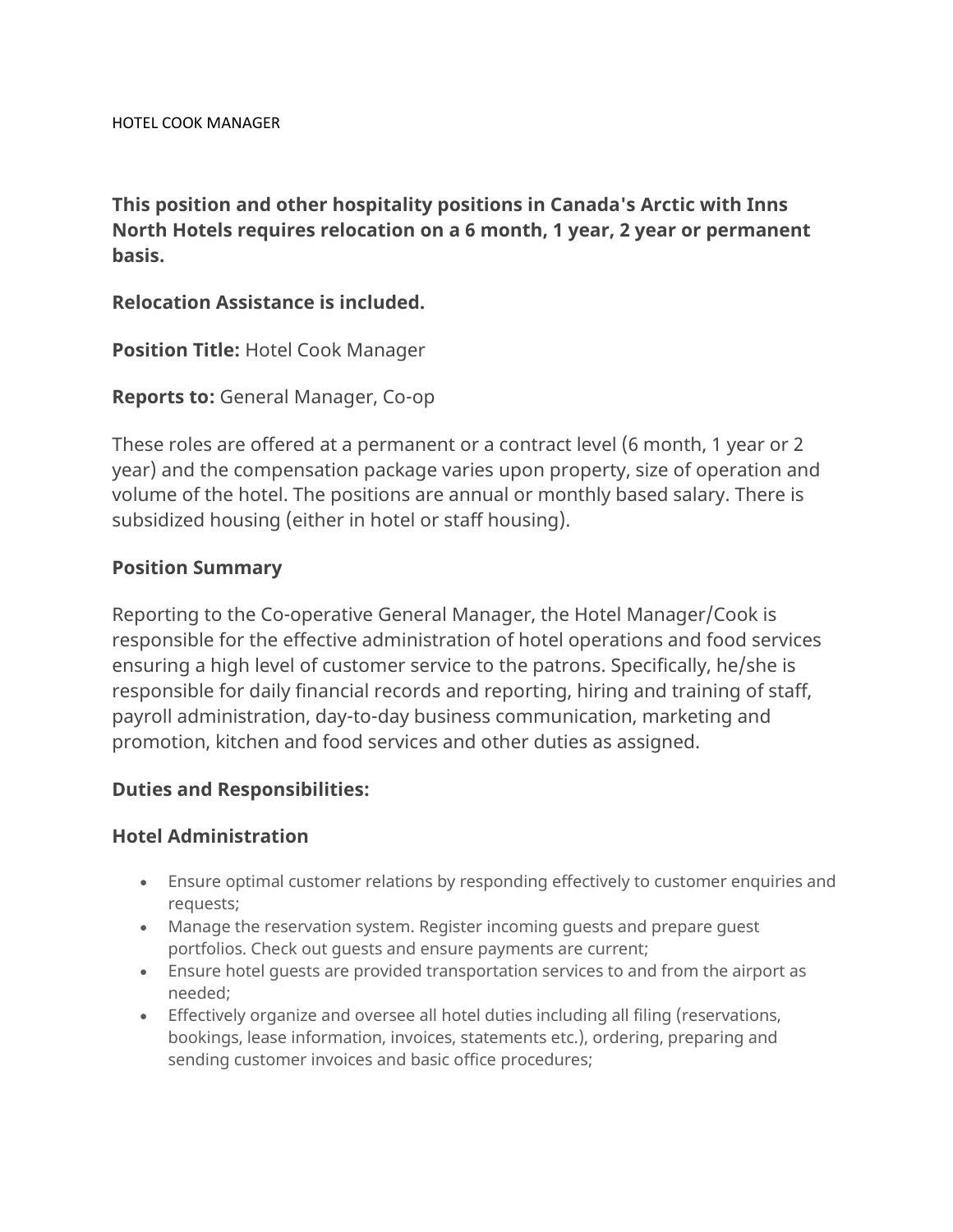- Conduct day end closing procedures and reconcile reports as necessary. Report all shortages or reconciliation issues with General Manager. Ensure daily deposits are made;
- Process all incoming and outgoing transfers, invoices and charges;
- Order hotel and restaurant supplies and maintain adequate inventory levels;
- Oversees or delivers duties and responsibilities with respect to housekeeping;
- Hire, train, provide direction, schedule and evaluate staff for the hotel/food services. Advise the General Manager of areas necessitating discipline;
- Ensure the accurate recording and organization of payroll records including timesheets, schedules and related payroll files and employee records;
- Approve payroll, staff timesheets and submit them to the General Manager for processing;
- Ensure that the hotel and restaurant, and any other business activities related to the hotel, operate in a professional manner and that all regulations and legislated standards are adhered to;
- Coordinate maintenance and repairs to the facility per the General Manager's guidelines;

# **Food Services**

- Ensure that three daily meals (breakfast, lunch, dinner) are offered and prepared for hotel guests;
- Deliver food preparation services to meet or exceed standards;
- Maintain the efficient organization of meal planning. Prepare the weekly/monthly menu and cost out all meal items to ensure proper margin is being maintained;
- Ensure an adequate inventory level is maintained and coordinate ordering through preferred suppliers as required;
- Ensure that the kitchen and dining room meets the highest of standards for cleanliness and organization. Delegate clean-up activities as required;
- Other duties and responsibilities as assigned by the General Manager.

# **Qualifications:**

- *A minimum of 5 years of experience in the hospitality industry.*
- Formal training in food services Cook Level I, Journeymen's certificate or equivalent cooking experience;
- Demonstrated knowledge and experience in hotel and food services management;
- Superior organizational skills;
- Excellent people management skills including the ability to recruit, hire, train, motivate, evaluate, discipline, develop and increase staff performance in a cross-cultural environment;
- Ability to communicate effectively, verbally and in writing;
- Intermediate proficiency in application software ideally Microsoft Office and POS;
- Certification in Safe Food Handling;
- Certification in Emergency First Aid is an asset;